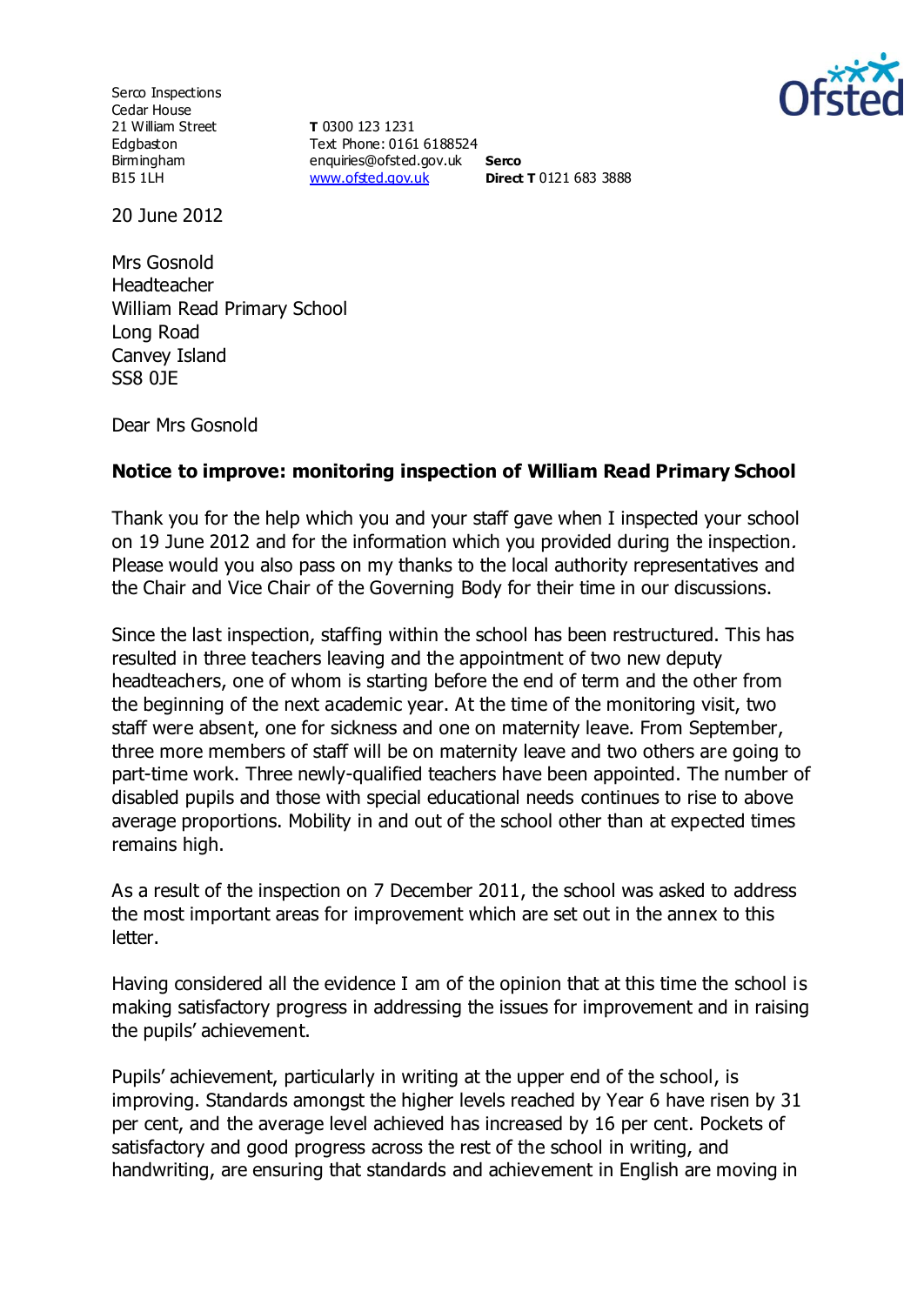

the right direction. The progress made in improving spelling is not as advanced as the improvement in writing. A number of newly instigated interventions across the school are starting to have a positive impact on raising attainment and improving pupils' individual writing skills. The introduction of specific individual support in spelling and reading, administered by newly trained teaching assistants, is having a positive impact on raising standards. The introduction of a more structured phonic/information and communication technology programme targeted for pupils in Key Stages 1 and 2, along with the introduction of the 'Big Write', is also raising levels of achievement in writing. Booster classes aimed specifically at those older pupils identified as being capable of achieving more, along with four booster sessions open to all Year 6 pupils over the Easter holidays, have also helped to raise pupils' attainment. The Early Years Foundation Stage has introduced strategies to support the development of early writing skills. Staff there hold weekly writing activities which parents and carers are invited to participate in, around half of the parents and carers of children in the Reception classes attend. This has had a positive impact on children's writing in the early years: consequently, they are achieving just above national averages.

The quality of teaching is improving, despite the considerable number of changes within staffing. Teachers' expectations have been raised through both training and the introduction of clearly laid-out expectations for all staff in line with the previous inspection key areas for improvement. More rigorous monitoring of lessons by the headteacher and senior leadership team and closer scrutiny of both planning and delivery of lessons across classes are having a positive effect on improvement. While the number of good lessons seen is increasing, there are still a significant number of satisfactory lessons. Teachers' use of questioning to elicit understanding of what is expected is more structured and clearly supports pupils' learning. Pupils are much clearer about what the aims of the lessons are. The introduction of a new marking policy, along with a more rigorous structure to marking, also ensures that pupils are much clearer about what is expected of them and how they can improve their work. In conversation with pupils, they revealed that they are clear about what their levels are and how they can try to get even better.

The local authority, together with an external consultant, as part of the implementation of the statement of action and action plan, provide effective support for the school. Support from lead teachers in numeracy and literacy, who work alongside the school's teachers, is improving outcomes. Inspection evidence shows that this additional, focused support has been effective in improving the quality of teaching. This external support, along with the more rigorous monitoring and continued support of the governing body, has helped the school to raise its own internal capacity to improve, which is satisfactory.

I hope that you have found the inspection helpful in promoting improvement in your school. This letter will be posted on the Ofsted website.

Yours sincerely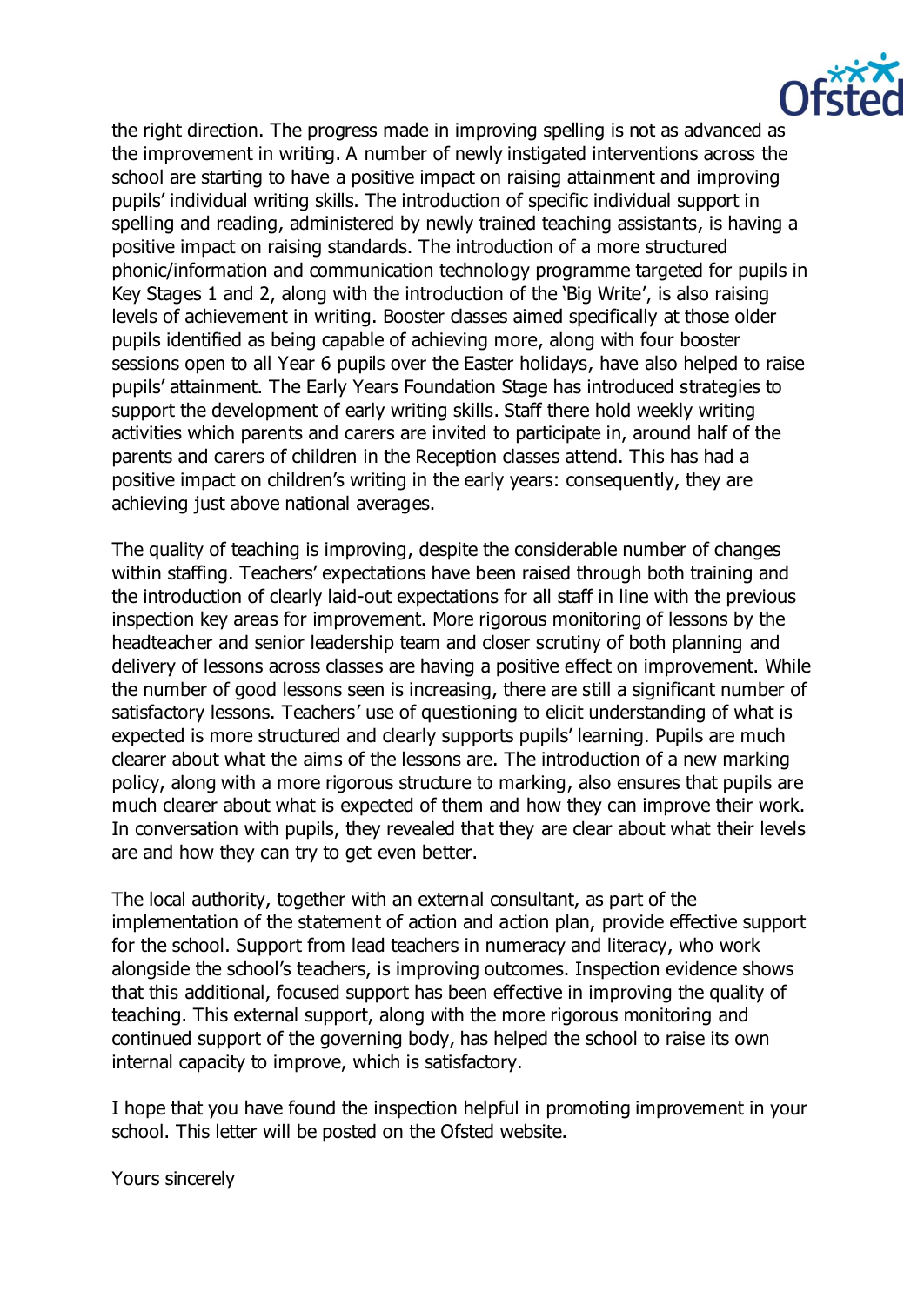

Susan Vale **Additional Inspector**